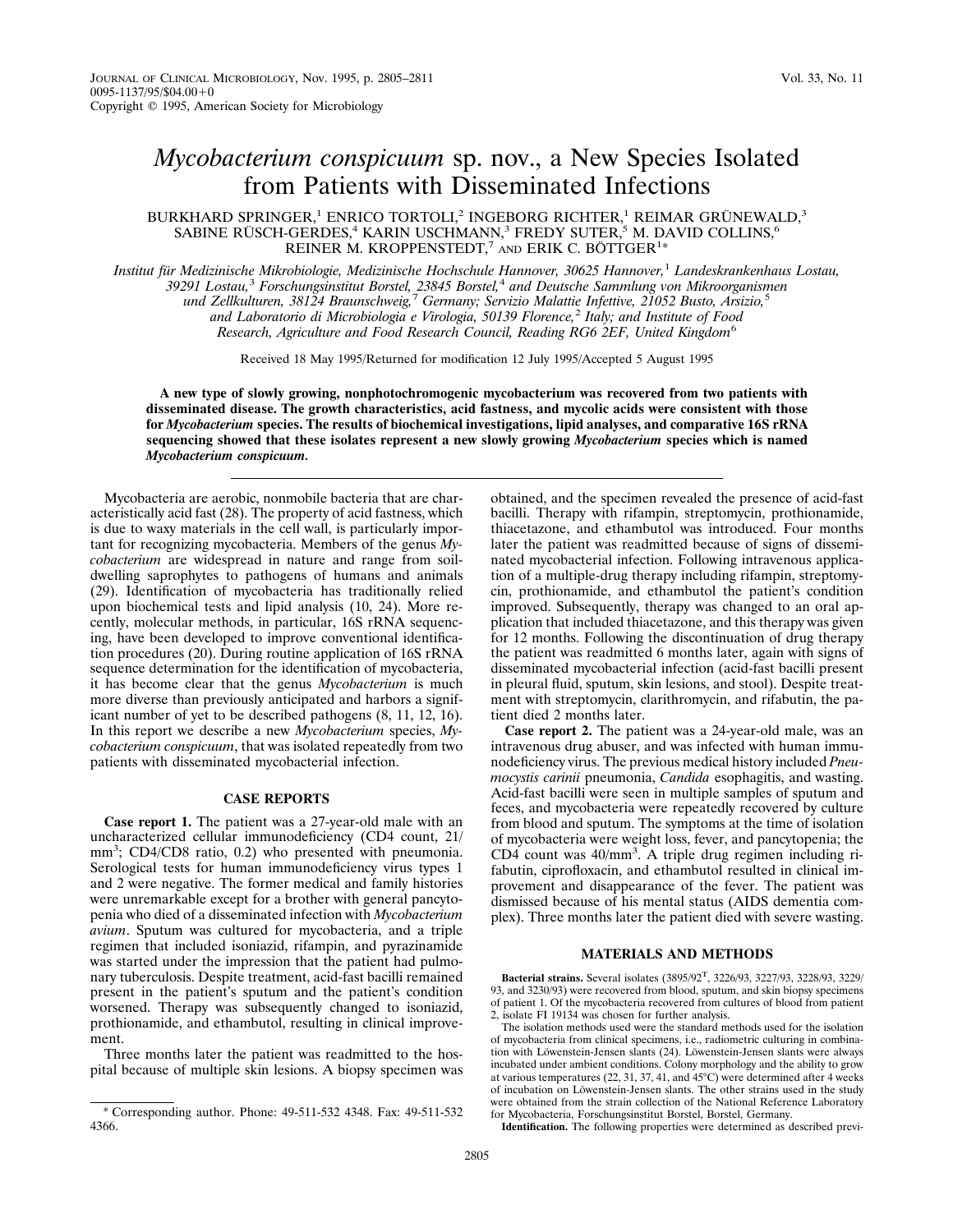TABLE 1. Distinguishing characteristics of selected *Mycobacterium* strains and species *a*

| Characteristic                          | M. con-<br>spicuum | $M.$ asi-<br>aticum <sup>b</sup> | M. gor-<br><i>donae</i> <sup>b</sup> | $M.$ kan-<br>sasii <sup>b</sup> | M. mal-<br>moense <sup>b</sup> |
|-----------------------------------------|--------------------|----------------------------------|--------------------------------------|---------------------------------|--------------------------------|
| Enzymatic activity                      |                    |                                  |                                      |                                 |                                |
| Production of nico-                     | $\theta$           | $\theta$                         | $\theta$                             | $\theta$                        | $\theta$                       |
| tinic acid                              |                    |                                  |                                      |                                 |                                |
| Acetamidase                             | $\theta$           | $\theta$                         | $\theta$                             | $\theta$                        | $\mathbf{0}$                   |
| Benzamidase                             | $\theta$           | $\theta$                         | $\theta$                             | $\theta$                        | $\boldsymbol{0}$               |
| Urease                                  | $\theta$           | $\theta$                         | $\pm$                                | $+$                             | 土                              |
| Isonicotinamidase                       | 0                  | $\theta$                         |                                      | 0                               | $\overline{0}$                 |
| Nicotinamidase                          | $\theta$           | $\theta$                         | $\pm$                                | $^{+}$                          | $^{+}$                         |
| Pyrazinamidase                          | 0                  | $\theta$                         | $\pm$                                | 0                               | $^{+}$                         |
| Succinidamidase                         | $\Omega$           | $\Omega$                         | 0                                    | 0                               | 0                              |
| Tween hydrolysis<br>$(10 \text{ days})$ | $^{+}$             | $^{+}$                           | $^{+}$                               | $^{+}$                          | $^{+}$                         |
| Nitrate reductase                       | 0                  | $\theta$                         | $\overline{0}$                       | $^+$                            | $\boldsymbol{0}$               |
| Arylsulfatase<br>$(10 \text{ days})$    | $^{+}$             | $^{+}$                           | $^{(+)}$                             | $^{+}$                          | $\theta$                       |
| Acid phosphatase                        | $\pm$              | $^{+}$                           |                                      | $^{+}$                          | $\theta$                       |
| Tellurite reduction                     | 0                  | 0                                | $\theta$                             | 0                               | 0                              |
| Catalase at $22^{\circ}$ C              | $<$ 2 cm           | $^{+}$                           | $^{+}$                               | $^{+}$                          | $^{+}$                         |
| Catalase at 68°C                        | $<$ 1 cm           | $^{+}$                           | $^{+}$                               | $+$                             | $\theta$                       |
| β-Galactosidase                         | $\theta$           | $\Omega$                         | $\Omega$                             | 0                               | $\theta$                       |
| Photochromogenic                        | $\overline{0}$     | $^+$                             | $\overline{0}$                       | $^+$                            | $\theta$                       |
| Growth at:                              |                    |                                  |                                      |                                 |                                |
| $22^{\circ}$ C                          | $^+$               | $\theta$                         | $^+$                                 | $^+$                            | $\pm$                          |
| $31^{\circ}$ C                          | $+$                | $\,+\,$                          | $^{+}$                               | $^{+}$                          | $\ddot{}$                      |
| $37^{\circ}$ C                          | $\overline{0}$     | $^{+}$                           | $^+$                                 | $^{+}$                          | $\pm$                          |
| $41^{\circ}$ C                          | $\overline{0}$     | $^{+}$                           | $\overline{0}$                       | $^{+}$                          | $\overline{0}$                 |
| Growth on:                              |                    |                                  |                                      |                                 |                                |
| NaCl $(5%)$                             | 0                  |                                  | $\theta$                             | $\theta$                        |                                |
| MacConkey agar                          | $\theta$           |                                  |                                      |                                 |                                |
| TCH                                     | $^{+}$             |                                  | $^+$                                 | $^+$                            |                                |
| Hydroxylamine                           | $^{+}$             |                                  |                                      |                                 |                                |

 $a$  0, negative;  $\pm$ , variable;  $(+)$ , weakly positive;  $+$ , positive.

*b* Obtained from the strain collection of the National Reference Laboratory

for Mycobacteria, Forschungsinstitut Borstel.

ously (10, 24, 26): production of nicotinic acid, acetamidase, benzamidase, urease, isonicotinamidase, nicotinamidase, pyrazinamidase, and succinamidase; nitrate reduction; Tween hydrolysis; acid phosphatase; arylsulfatase; catalase;<br>β-galactosidase; tellurite reduction; and growth on NaCl (5%), MacConkey agar,

TABLE 2. Drug susceptibility testing

|                          |                      | MIC (µg/ml) |          |
|--------------------------|----------------------|-------------|----------|
| Drug                     | 3895/92 <sup>T</sup> | 3227/93     | FI 19134 |
| Isoniazid                | 2                    |             | 2        |
| Streptomycin             |                      | 4           |          |
| Ethambutol               |                      | 2           |          |
| Rifampin                 | 8                    | 8           |          |
| Ciprofloxacin            |                      |             |          |
| Amikacin                 |                      | 2           |          |
| Rifabutin                |                      |             | 0.25     |
| Clofazimine              | 0.25                 | 0.25        | 0.25     |
| Clarithromycin           |                      |             |          |
| Sparfloxacin             | 0.5                  | 0.5         |          |
| Azithromycin             | 8                    | 16          | 16       |
| Ofloxacin                | 4                    |             |          |
| Kanamycin                | 2                    |             | 2        |
| Capreomycin              | 8                    |             | 8        |
| Pyrazinamide             | >400                 | >400        | >400     |
| $p$ -Aminosalicylic acid | 2                    | 8           |          |

|                                            |                  |              |                                     |                |                     |                                                   |                          |                                   |                       |                             | % of peak area                      |                   |            |                      |                        |                                            |                |                                     |                                 |       |                                                  |
|--------------------------------------------|------------------|--------------|-------------------------------------|----------------|---------------------|---------------------------------------------------|--------------------------|-----------------------------------|-----------------------|-----------------------------|-------------------------------------|-------------------|------------|----------------------|------------------------|--------------------------------------------|----------------|-------------------------------------|---------------------------------|-------|--------------------------------------------------|
| strain or<br>species <sup>a</sup>          | 12.0             | 2-Me<br>12:0 |                                     | $2-Me$<br>14:0 | $2,4$ -DiMe<br>14:0 | 15.0                                              | 16:1<br>B-cis-6          | $16:1$<br>$cis -9$                | $\frac{16:1}{cis-10}$ | $\frac{16:1}{\text{cs}-11}$ | 16:0                                | $17:1$<br>$cis-9$ | <br>೨<br>ನ | 17:0                 | $\frac{18:2}{25-9,12}$ | $18:1$<br>$cs-9$                           | $rac{181}{13}$ | $18:0$                              | 10-Me 18:0<br>TBSA <sup>d</sup> | ನಿ ಹೆ | Identification<br>similarity index) <sup>1</sup> |
| 395/92 <sup>T</sup>                        | $\overline{54}$  |              |                                     |                |                     |                                                   |                          |                                   |                       |                             |                                     |                   | 7.41       | 1.38                 |                        |                                            | 1.23           |                                     | 6.70                            | 29.78 | ( < 0.3)                                         |
|                                            | 5.61             |              |                                     | 3.69           |                     |                                                   |                          |                                   | 2.81<br>6.42          |                             |                                     |                   |            |                      |                        |                                            |                |                                     |                                 |       |                                                  |
| M. gordonae<br>1. kansasii<br>1. asiaticum | $0.29$<br>$2.92$ | 0.7          | 7<br>ธ. ธ. ส. ห. 4<br>ธ. ส. ค. ค. 4 | .36            | 4.12                | 3. 8. 8. 9. 9.<br>0. 0. 0. 9. 9.<br>0. 0. 0. 0. 1 | $0.00078$<br>4 3 8 4 5 8 | ខ្លួញ ខ្លួញ<br><b>ទំនុង</b> ខ្លួញ |                       | 5.25                        | 18.98<br>53.88<br>53.89.75<br>54.55 | $0.37$<br>$0.43$  |            | 1.86<br>0.56<br>0.93 | <b>25558</b><br>0.5681 | 6<br>5 3 3 3 4<br>5 5 5 8 9 8<br>5 9 8 9 8 | 0.85           | 6 0 0 0 0<br>6 0 0 0 0<br>6 0 0 0 0 | 5.63                            |       | M. gordonae (0.816)<br>M. kansasii (0.730)       |
|                                            |                  |              |                                     |                |                     |                                                   |                          |                                   | 4.22<br>7.67          |                             |                                     |                   |            |                      |                        |                                            |                |                                     |                                 |       | M. asiaticum (0.730                              |
|                                            |                  |              |                                     |                |                     |                                                   |                          |                                   |                       |                             |                                     |                   |            |                      |                        |                                            |                |                                     | 15.41                           |       | Not in database                                  |

 $M.$  malmoense M. kansasii<br>M. asiaticum M. gordonae  $3895/92^{\rm T}$ 

TABLE 3. Microbial Identification System whole-cell fatty acid analysis of *M. conspicuum* 3895/92T and related organisms

TABLE 3. Microbial Identification System whole-cell fatty acid analysis of M. conspicuum 3895/92<sup>T</sup> and related organisms

 $^a$  Strains were obtained from the strain collection of the Forschungs<br>institut Borstel. <br> $^b$  Identification based on Microbial Identification System.<br> $^a$ 18:0 alc, octadecanol.<br> $^d$ TBSA, tuberculostearic acid (10-methy *a* Strains were obtained from the strain collection of the Forschungsinstitut Borstel. *b* Identification based on Microbial Identification System.

*c* 18:0 alc, octadecanol.

*d* TBSA, tuberculostearic acid (10-methyl-octadecenoic acid).

*e* 20:0 alc, eicosanol.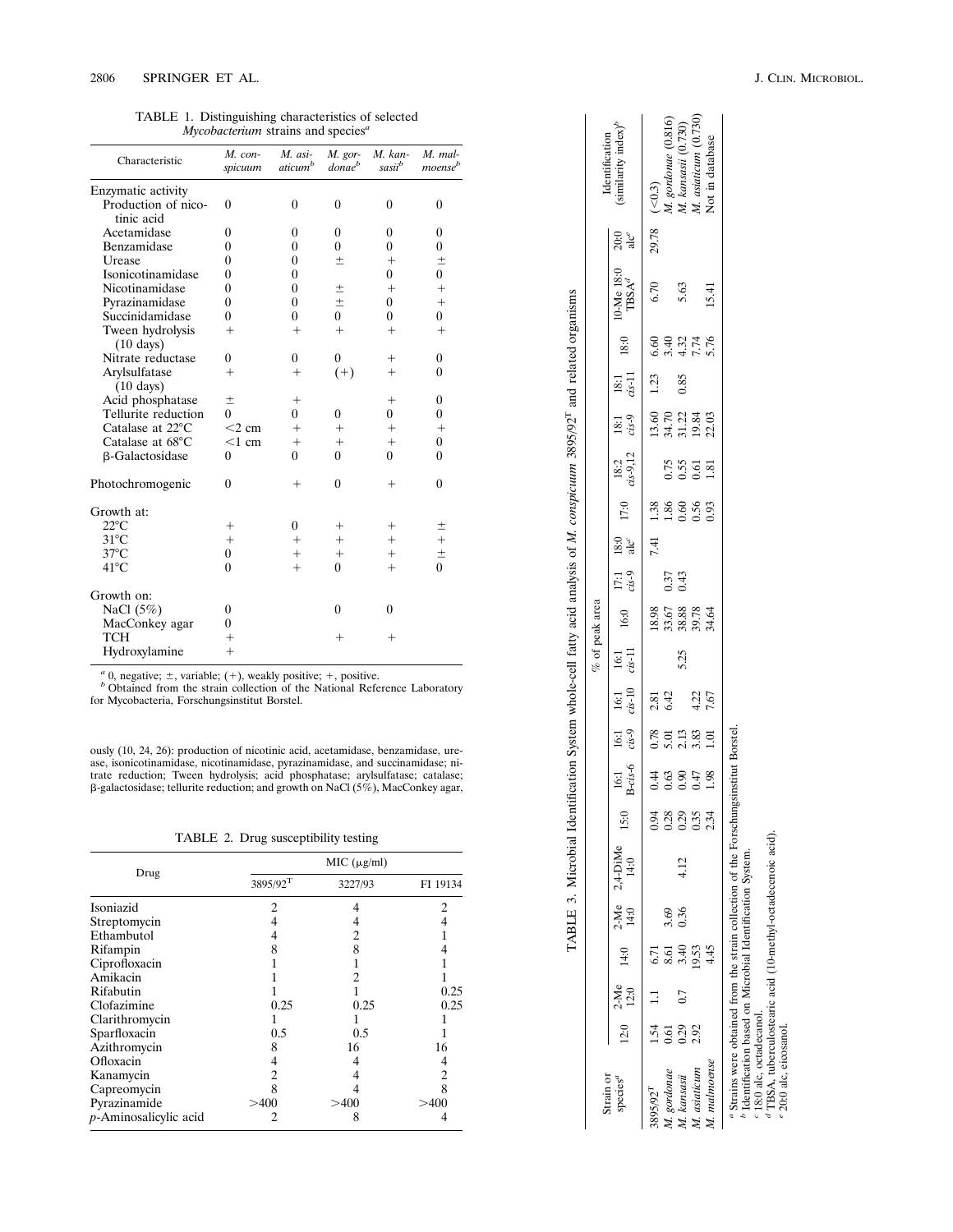TABLE 4. Comparison of ECLs of the unknown  $C_{15}$  and  $C_{17}$  fatty acid methyl esters with ECLs of related fatty acids

| ECL                   | Fatty acid                           |
|-----------------------|--------------------------------------|
|                       |                                      |
| 14.3152-Methyl-14:0   |                                      |
| 14.393 10-Methyl-14:0 |                                      |
| 14.487 Unknown A      |                                      |
|                       |                                      |
|                       | 14.629 15-Methyl-14:0 (iso-15:0)     |
|                       |                                      |
|                       |                                      |
|                       |                                      |
| $16.000$ 16:0         |                                      |
| 16.315 2-Methyl-16:0  |                                      |
| 16.39310-Methyl-16:0  |                                      |
| 16.488Unknown B       |                                      |
|                       | 16.5702,4-Dimethyl-16:0 (18 C atoms) |
|                       | 16.629 15-Methyl-16:0 (iso-17:0)     |
|                       |                                      |
|                       |                                      |
|                       |                                      |

TCH, and hydroxylamine. Drug susceptibility testing and determination of MICs were done by a radiometric method as described previously (22, 23).

**Lipid analyses.** Lipid analyses were carried out by thin-layer chromatography (TLC), gas-liquid chromatography (GLC), and high-performance liquid chromatography (HPLC).

TLC was done with whole organism methanolysates. Freeze-dried bacteria (50 mg) were degraded by treatment at 75°C with 3 ml of methanol-toluene-sulfuric acid (30:15:1; vol/vol/vol) for 16 h. Long-chain components were extracted with hexane, and traces of acid were removed by passage through a short column containing ammonium hydrogen carbonate. The hexane extracts were examined by TLC on plates (20 by 20 cm) coated with a 0.25-mm layer of silica by using a solution containing petroleum ether (boiling point, 60 to 80°C) and diethyl ether (85:15; vol/vol) as the developing phase. For two-dimensional chromatography on plates (10 by 10 cm), triple development with a mixture containing petroleum ether and acetone (95:5; vol/vol) in the first direction was followed by single development with toluene-acetone (97:3; vol/vol) in the second direction.

Fatty acids were analyzed by using fatty acid methyl esters obtained from wet biomass (approximately 40 mg) by saponification, methylation, and extraction as described previously (3, 6, 17). The fatty acid methyl ester mixtures were separated by gas-liquid chromatography by using the Microbial Identification System (Microbial ID, Newark, Del.), which consisted of a Hewlett-Packard model 5980 gas chromatograph fitted with a 5% phenylmethyl silicone capillary column (0.2 mm by 25 m), a flame ionization detector, a Hewlett-Packard model 3392 integrator, a Hewlett-Packard model 7673A automatic sampler, and a Hewlett-Packard model 216 computer (Hewlett-Packard, Palo Alto, Calif.). Peaks were automatically integrated, and fatty acid identities and percentages were calculated by using the Microbial Identification System Library Generation Software (Microbial ID). The gas chromatographic parameters were as follows: the carrier gas was ultra-high-purity hydrogen, the column head pressure was 60 kPa, the injection volume was 2  $\mu$ l, the column split ratio was 100:1, the septum purge rate was 5 ml/min, the column temperature was increased from 170 to 270 $^{\circ}$ C at a rate of  $5^{\circ}$ C/min, the injection port temperature was 250 $^{\circ}$ C, and the detector temperature was 300°C.

HPLC was performed on the mycolic acids extracted from whole cells as reported previously (2). Briefly, the fatty acids were saponified with a 25% KOH solution in 50% ethanol for 1 h in an autoclave at  $121^{\circ}$ C. After acidification with 18.5% HCl, mycolic acids were extracted with chloroform and were derivatized to their UV-adsorbing *p*-bromophenacyl esters (5); after a further acidification a final chloroform extraction was performed. A total of 100  $\mu$ l of the extract was spiked with 5  $\mu$ l of a high-molecular-weight standard (Ribi; ImmunoChem, Hamilton, Mont.), and  $5 \mu l$  was injected into a reverse-phase C<sub>18</sub> Ultrasphere-XL cartridge column of a HPLC System Gold model (Beckman, Palo Alto, Calif.) equipped with a 166 model detector set at 260 nm. The elution conditions changed linearly from 98% methanol–2% dichloromethane to an 80-20% mixture in 1 min and to a 35-65% mixture over the next 9 min (flow rate, 2.5 ml/min). At the end of the run the column was reequilibrated for 1 min to the initial conditions.

The representative pattern of the strains was visually compared with our library of *Mycobacterium* HPLC profiles and with those of all of the species whose profiles had been published; for a more accurate comparison, single peaks were identified and labelled on the basis of their relative retention times, calculated by dividing the retention time of each peak by the retention time of the internal standard (7).

**rRNA sequencing and phylogenetic analysis.** Nucleic acid extraction and sig-

nature sequencing were performed as described previously (12). Strain 3895/92T was chosen for a more detailed analysis. The nearly complete 16S rRNA gene was amplified by PCR, and the sequence was determined as described previously (21). With the sequencing strategy which we used, we determined the nucleotides of isolate  $3895/92$ <sup>T</sup> at 1,433 contiguous positions. The sequence obtained was aligned with selected 16S rRNA sequences as described previously (21). For the phylogenetic analysis regions of uncertainty in the alignment were omitted (po-sitions 38 to 49 and positions 1399 to 1433 of the sequence, corresponding to *Escherichia coli* positions 83 to 95 and positions 1449 to 1542, respectively); this reduced the number of positions used from 1,433 to 1,386. Pairwise distances were calculated by weighting nucleotide differences and insertions-deletions equally (Hamming distances). A phylogenetic tree was constructed by using the neighbor joining method as described previously (21, 25).

**Nucleotide sequence accession number.** The EMBL nucleotide sequence accession number for strain 3895/92T is X88922.

## **RESULTS AND DISCUSSION**

Cells of the various isolates grown on Löwenstein-Jensen agar were coccobacilli and acid-alcohol fast. No spores, capsules, or aerial hyphae were observed.

On Löwenstein-Jensen slants the isolates grew as dysgonic,



FIG. 1. Comparison of representative high-performance liquid chromatograms of the mycolic acid bromophenacyl esters of *M. conspicuum* and *M. terrae* (peaks are labelled as described previously [7]). IS, internal standard; RT, retention time.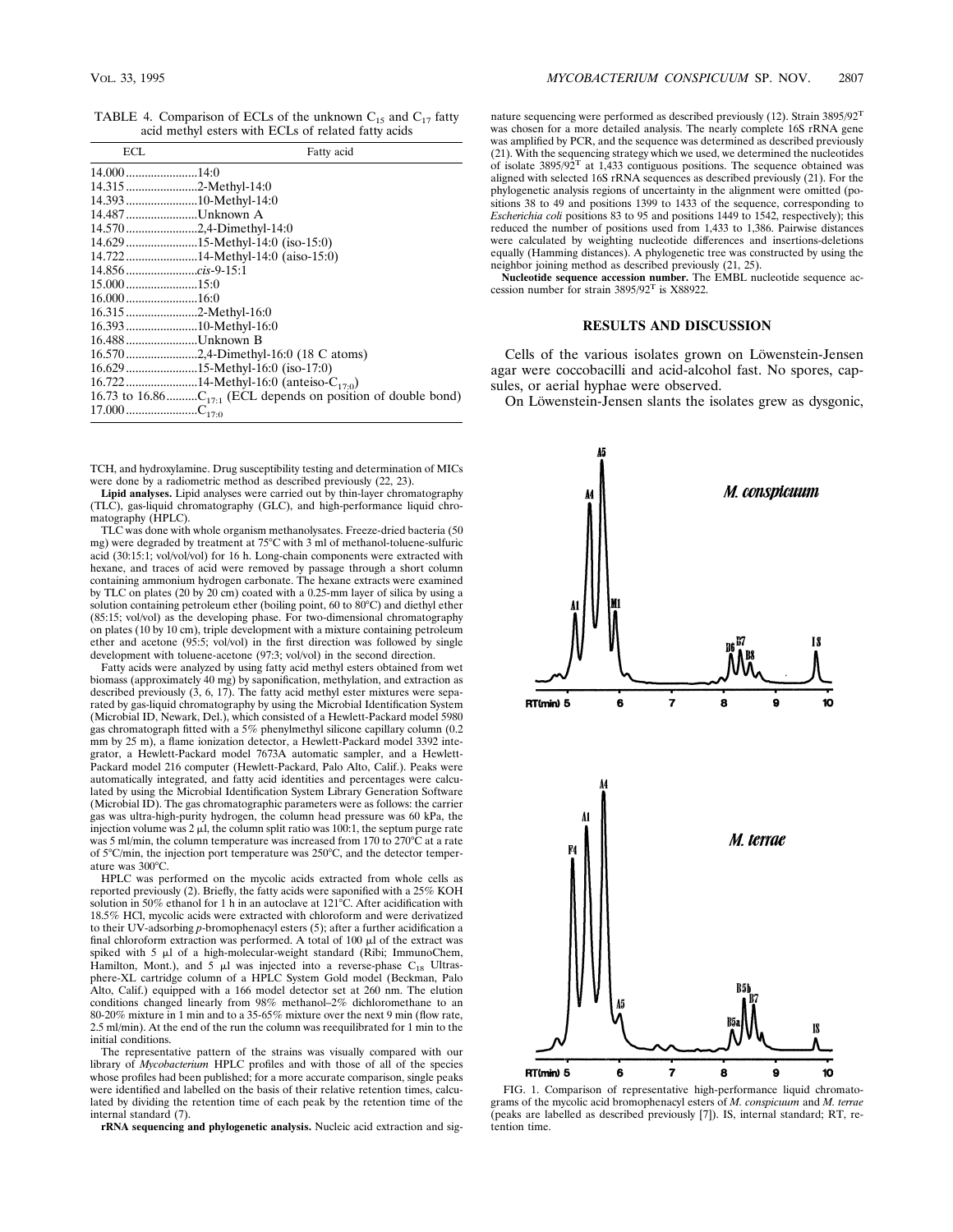

FIG. 2. Phylogenetic tree based on 16S rRNA sequences illustrating the position of *M. conspicuum*. The tree was rooted by using *Nocardia asteroides* as the outgroup. The bar indicates 10 nucleotide differences.

smooth, yellowish, nonphotochromogenic colonies within 14 to 21 days when they were incubated at temperatures ranging from 22 to  $31^{\circ}$ C. The properties of the various isolates are given in Table 1. The enzymatic activities and metabolic properties demonstrate that our strains differ from previously described species. Among all tests for enzyme activities, only tests for Tween hydrolysis and arylsulfatase activity were consistently positive; acid phosphatase activity was variable. The strains do not grow at 37°C except in liquid medium (BACTEC 12B); no growth was seen on MacConkey agar or in the presence of 5% NaCl. Detailed determinations of the MICs of a variety of drugs with antimycobacterial activity are given in Table 2.

Strain  $3895/92$ <sup>T</sup> was chosen for lipid analysis by TLC, GLC, and HPLC. The separation of the whole organism's acid methanolysates by TLC developed in two dimensions produced a multispot pattern composed of alpha-, keto-, and omega-dicarboxy-mycolates plus a spot of alcohols. This pattern is widely distributed among mycobacteria (14, 15, 18).

The separation of the fatty acid methyl esters by gas-liquid chromatography (Table 3) by using the Microbial Identification System revealed the expected fatty acid pattern containing unbranched saturated and unsaturated fatty acids as well as tuberculostearic acid (13). Small amounts (1.1%) of 2-methylbranched dodecanoic acid (2-Me-12:0) could also be found. The hydrolysis products of the wax esters octadecanol and eicosanol, which are coeluted with the fatty acid methyl esters, were present in high amounts (7 and 30%, respectively). Two fatty acids with unknown structures showing an equivalent chain length (ECL) of 14,487 for peak A (2.0%) and 16,488 for peak B (2.5%) could also be detected. For peak A the electron impact mass spectrum displayed peaks at masses of  $256 \, (M^+),$ 

227 (M-C<sub>2</sub>H<sub>5</sub>)<sup>+</sup>, 225 (M-CH<sub>3</sub>O)<sup>+</sup>, and 74 [CH<sub>3</sub>O-C(OH)=  $CH_2$ <sup>+</sup> and 87 (CH<sub>3</sub>O-CO-CH<sub>2</sub>-CH<sub>2</sub>)<sup>+</sup>; and for peak B the electron impact mass spectrum displayed masses of 284  $(M^+),$ 255 (M-CH<sub>3</sub>O)<sup>+</sup>, 253 (M-CH<sub>3</sub>O)<sup>+</sup>, and 74 [CH<sub>3</sub>O-C(OH)=  $CH_2$ <sup>+</sup> and 87 (CH<sub>3</sub>O-CO-CH<sub>2</sub>-CH<sub>2</sub>)<sup>+</sup>; all of these are typical of fatty acid methyl esters. The mass peaks of peak A correspond to a saturated fatty acid methyl ester with an uneven number of carbon atoms  $(C_{15})$ , as do those of peak B  $(C_{17})$ . By comparing the ECLs of peaks A and B (14,489 and 16,488, respectively) with the ECLs of known fatty acids of the same chain length, it can be assumed that both are methyl-branched saturated fatty acids with a methyl branch between positions C-10 and C-15 (Table 4).

The occurrence of tuberculostearic acid together with undecanol and eicosanol in the fatty acid pattern classifies strain 3895/92T into a group of mycobacteria, which includes *M. avium-M. intracellulare*, *M. scrofulaceum*, *M. terrae*, *M. nonchromogenicum* and *M. phlei* (19). Strain 3895/92T has the same mycolic acid pattern as the mycobacteria listed above, which is composed of alpha-, keto-, and omega-dicarboxy-mycolates (4). In contrast to the five mycobacteria,  $3895/92<sup>T</sup>$  also synthesizes two branched fatty acids with 15 and 17 carbon atoms, respectively. The occurrence of these two unknown branched fatty acids (peaks A and B, respectively) differentiates 3895/  $92<sup>T</sup>$  from all other mycobacteria.

Analysis of mycolic acids by HPLC for isolates 3895/92<sup>T</sup>, 3227/93, and FI 19134 revealed an identical profile which is characterized by an early cluster of major peaks; this is followed by a minor, clearly separated second cluster (Fig. 1). Such a profile is different from any other published mycobacterial pattern; in our HPLC library, the new pattern most closely resembled that of *M. terrae*.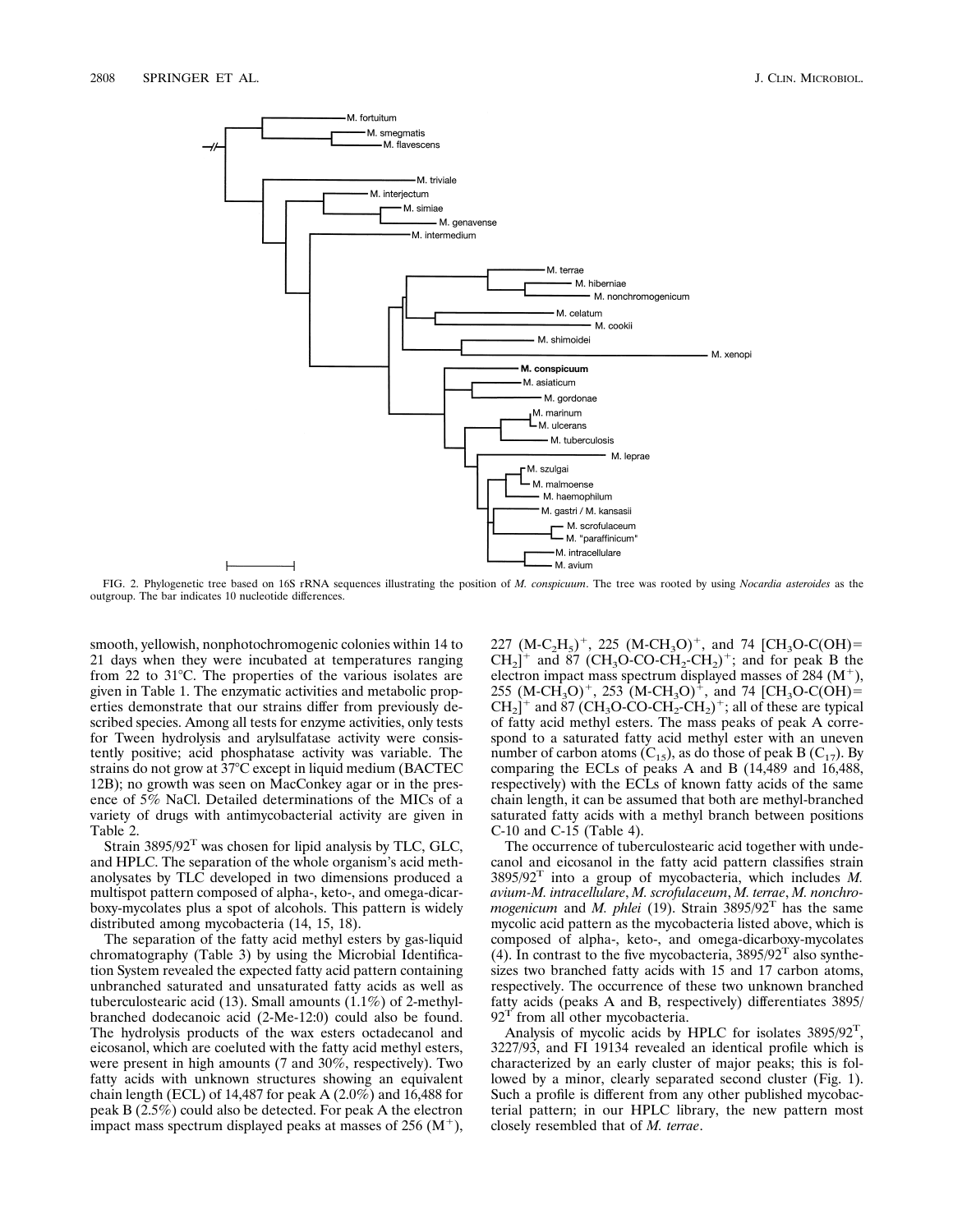TABLE

5.

Hamming

Hamming distance

distances

derived

from 16S

rRNA

sequences

| $^{82}$                                                                                                                                                                                                                                                                                                                                                                                                                                                                                                                                                                                                                                                                                | M. fortuitum          |
|----------------------------------------------------------------------------------------------------------------------------------------------------------------------------------------------------------------------------------------------------------------------------------------------------------------------------------------------------------------------------------------------------------------------------------------------------------------------------------------------------------------------------------------------------------------------------------------------------------------------------------------------------------------------------------------|-----------------------|
| $\frac{5}{20}$                                                                                                                                                                                                                                                                                                                                                                                                                                                                                                                                                                                                                                                                         | M. smegmatis          |
| 8261                                                                                                                                                                                                                                                                                                                                                                                                                                                                                                                                                                                                                                                                                   | M. flavescens         |
| 32444                                                                                                                                                                                                                                                                                                                                                                                                                                                                                                                                                                                                                                                                                  | M. simiae             |
| 32581                                                                                                                                                                                                                                                                                                                                                                                                                                                                                                                                                                                                                                                                                  | M. genavense          |
| 533355                                                                                                                                                                                                                                                                                                                                                                                                                                                                                                                                                                                                                                                                                 | M. terrae             |
| 13.2888543                                                                                                                                                                                                                                                                                                                                                                                                                                                                                                                                                                                                                                                                             | M. nonchromogenicum   |
| $\frac{11}{22}$ $\frac{2882280}{2222}$                                                                                                                                                                                                                                                                                                                                                                                                                                                                                                                                                                                                                                                 | M. xenopi             |
| 1228935855                                                                                                                                                                                                                                                                                                                                                                                                                                                                                                                                                                                                                                                                             | M. gordonae           |
| $\frac{1}{6}$ 885883832                                                                                                                                                                                                                                                                                                                                                                                                                                                                                                                                                                                                                                                                | M. tuberculosis       |
| 12523232332                                                                                                                                                                                                                                                                                                                                                                                                                                                                                                                                                                                                                                                                            | M. leprae             |
| $\frac{11}{22}$ $\frac{25}{28}$ $\frac{25}{28}$ $\frac{25}{28}$ $\frac{25}{28}$                                                                                                                                                                                                                                                                                                                                                                                                                                                                                                                                                                                                        | M. marinum            |
| 12681488854488                                                                                                                                                                                                                                                                                                                                                                                                                                                                                                                                                                                                                                                                         | M. scrofulaceum       |
| 13885332243327                                                                                                                                                                                                                                                                                                                                                                                                                                                                                                                                                                                                                                                                         | M. gastri/M. kansasii |
| 11682452488323252                                                                                                                                                                                                                                                                                                                                                                                                                                                                                                                                                                                                                                                                      | M. szulgai            |
| $\frac{1}{4}$ C& $5$ t $2$ X $3$ X $8$ X $2$ X $3$ X $3$ $3$ $3$ $3$ $3$ $3$                                                                                                                                                                                                                                                                                                                                                                                                                                                                                                                                                                                                           | M. malmoense          |
| 1127666468884589444                                                                                                                                                                                                                                                                                                                                                                                                                                                                                                                                                                                                                                                                    | M. intracellulare     |
| 17552232533433377723                                                                                                                                                                                                                                                                                                                                                                                                                                                                                                                                                                                                                                                                   | M. avium              |
| 9年44586万年548548355934                                                                                                                                                                                                                                                                                                                                                                                                                                                                                                                                                                                                                                                                  | M. intermedium        |
| 82446122688482383483455                                                                                                                                                                                                                                                                                                                                                                                                                                                                                                                                                                                                                                                                | M. interjectum        |
| 2 おいけはおのけたのけたはいなののののなね                                                                                                                                                                                                                                                                                                                                                                                                                                                                                                                                                                                                                                                                 | M. triviale           |
| $E$ 12233233888242312488888                                                                                                                                                                                                                                                                                                                                                                                                                                                                                                                                                                                                                                                            | M. haemophilum        |
| 58888\$\$\$\$\$\$\$\$\$\$\$\$\$\$\$\$\$\$\$\$                                                                                                                                                                                                                                                                                                                                                                                                                                                                                                                                                                                                                                          | M. asiaticum          |
| 且ははのおもないのでおのけなっているのはみののみみ                                                                                                                                                                                                                                                                                                                                                                                                                                                                                                                                                                                                                                                              | M. "paraffinicum"     |
| 28838458552388255344489555<br>$\mathfrak{S}$                                                                                                                                                                                                                                                                                                                                                                                                                                                                                                                                                                                                                                           | M. conspicuum         |
| は8568はおおおはおはあのおおめけるいなおはなは<br>$\overline{5}$                                                                                                                                                                                                                                                                                                                                                                                                                                                                                                                                                                                                                                            | M. shimoidei          |
| $\Xi$<br>665584566445444444566948444                                                                                                                                                                                                                                                                                                                                                                                                                                                                                                                                                                                                                                                   | M. celatum            |
| 99<br>88<br>68年446年68年8月8日8月8日19日10日10日10日10日10日                                                                                                                                                                                                                                                                                                                                                                                                                                                                                                                                                                                                                                       | M. cookii             |
| 33686685356\$\$\$\$\$\$\$\$\$\$\$\$\$\$\$\$\$\$\$\$\$\$\$\$                                                                                                                                                                                                                                                                                                                                                                                                                                                                                                                                                                                                                            | M. hiberniae          |
| E<br>$23.759 - 255234342288333344$<br>49<br>$\epsilon$<br>85<br>ස<br>288<br>4<br>ஜ                                                                                                                                                                                                                                                                                                                                                                                                                                                                                                                                                                                                     | M. ulcerans           |
| M.<br>$\mathbb{Z}$<br>$\mathbb{Z}$<br>$\mathbb{Z}$<br>$\mathbb{X}$<br>$\mathbb{Z}$<br>$\mathbb{X}$<br>$\mathbb{Z}$<br>$\mathbb{Z}$<br>$\mathbb{X}$<br>$\mathbb{X}$<br>Z.<br>Z.<br>Z<br>Z<br>Z<br>Þ.<br>N.<br>N.<br>N.<br>N.<br>z<br>z<br>z<br>z<br>Þ.<br>Z<br>≳<br>×.<br>smegmatis<br>szulgai<br>gastri/M. kansasü<br>scrofulaceum<br>xenopi<br>итсиотоветсти<br>simiae<br>asteroides<br>marinna<br>gordonae<br>genavense<br>cookii<br>astattcum<br>triviale<br>interjectum<br>$\mu$ $\mu$<br>intracellulare<br>malmoense<br>tuberculosis<br>terrae<br>flavescens<br>fortuitum<br>hibernae<br>shimoidei<br>іпіетедішт<br>eprae<br>celatum<br>conspicuum<br>``multiprad",<br>наеторнішт | $_{\rm TaxCI}$        |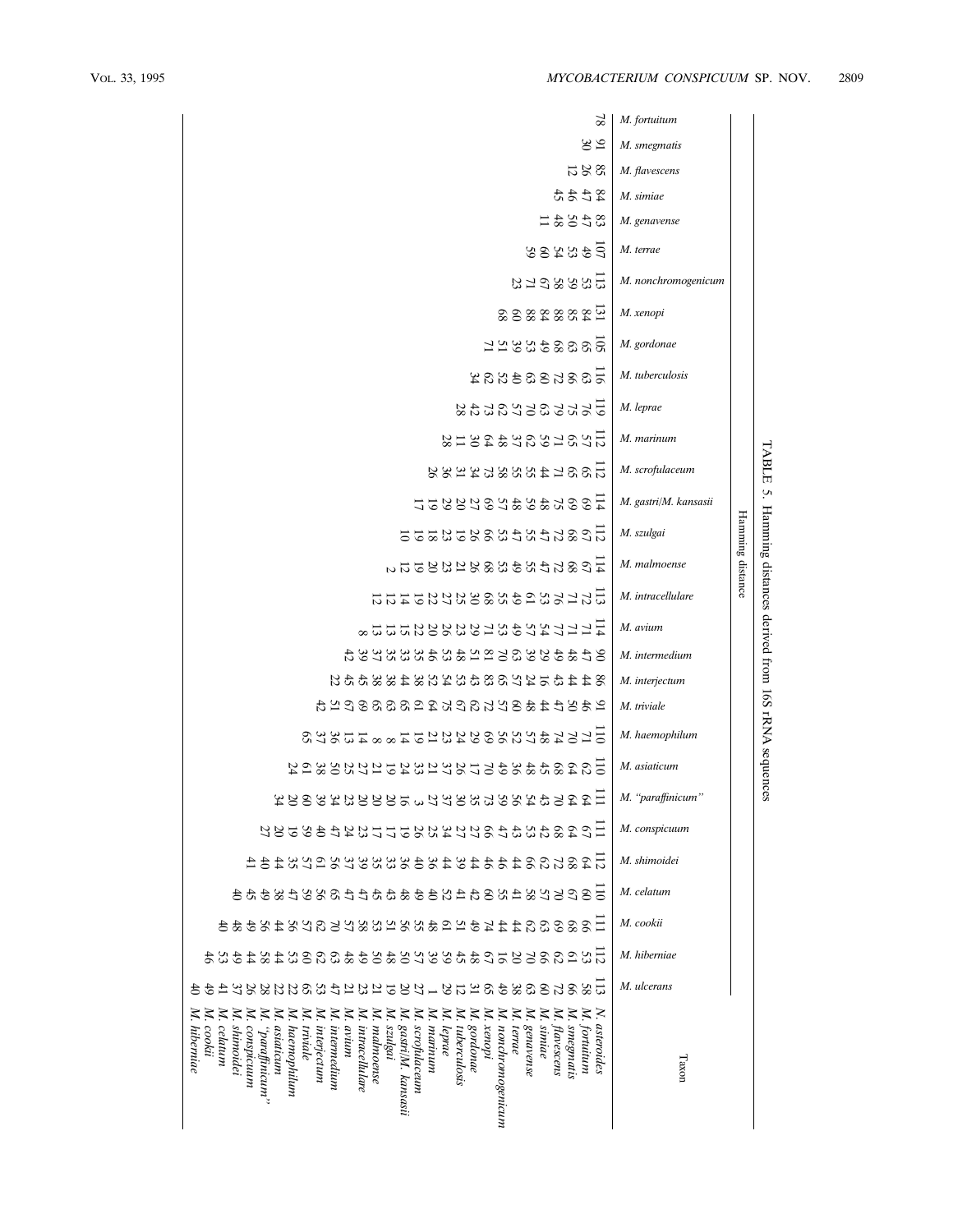TABLE 6. Sequence homology of selected mycobacterial 16S rRNA sequences with *Mycobacterium* sp. strain 3895/92<sup>T</sup>

| Strain | $\%$<br>Homology <sup>a</sup> |
|--------|-------------------------------|
|        |                               |
|        |                               |
|        |                               |
|        |                               |
|        |                               |
|        |                               |
|        |                               |
|        |                               |
|        |                               |
|        |                               |
|        |                               |
|        |                               |
|        |                               |
|        |                               |
|        |                               |
|        |                               |
|        |                               |
|        |                               |
|        |                               |
|        |                               |
|        |                               |
|        |                               |
|        |                               |
|        |                               |
|        |                               |
|        |                               |
|        |                               |
|        |                               |
|        |                               |

*<sup>a</sup>* Percent homology is based on 1,386 of the 1,433 determined 16S rRNA sequence positions after omission of the regions of alignment uncertainty.

An analysis of the hypervariable region in the 16S rRNA sequence corresponding to *E. coli* positions 129 to 270, which is known to be specific for mycobacteria at the species level (12, 20), revealed that isolates 3895/92<sup>T</sup> , 3226/93, 3227/93, 3228/93, 3229/93, 3230/93, and FI 19134 had identical sequences. The sequence which we determined differed from those of the homologous regions of all previously described species of slowly growing mycobacteria. Strain 3895/92<sup>T</sup> was chosen for use in determining an almost complete 16S rRNA sequence. A phylogenetic tree that shows the natural relationships among the mycobacteria (Fig. 2) was constructed by using equally weighted (Hamming) distances (Table 5). The short interknot branch lengths observed do not allow the position of  $3895/92$ <sup>T</sup> in this tree to be determined with certainty. On the basis of 16S rRNA sequence homology, strain  $3895/92^T$ shares greater than 98.5% sequence homology with a number of mycobacterial species, including *M. asiaticum*, *M. gastri*, *M. kansasii*, *M. haemophilum*, *M. szulgai*, and *M. malmoense* (Table 6).

The strains described in this report were isolated from two immunocompromised patients presenting with disseminated mycobacterial infections. The vulnerability of immunocompromised patients, in particular patients with AIDS, to infections with nontuberculous mycobacteria, e.g., *M. avium*, *M. genavense*, and *M. celatum*, is well known (1, 9, 27). The two case reports described here suggest that *M. conspicuum* has a pathogenic potential similar to those of other nontuberculous pathogenic mycobacteria.

**Characteristics which differentiate** *M. conspicuum* **from other mycobacteria.** *M. conspicuum* shows a quite distinct metabolic reaction pattern which can rarely be confused with those

of other mycobacterial species. *M. conspicuum* synthesizes alpha- and keto-mycolates and wax esters. The fatty acid pattern is composed of saturated and unsaturated unbranched fatty acids and tuberculostearic acid. The alcohols octadecanol and eicosanol are also found. Diagnostic are the occurrence of two branched fatty acids ( $C_{15:0}$  and  $C_{17:0}$ ), which could be detected in small amounts. *M. conspicuum* is characterized by a unique 16S rRNA sequence, as well as a distinct HPLC profile, which differentiates it from previously described *Mycobacterium* species.

**Taxonomic description of** *Mycobacterium conspicuum* **sp. nov.** *Mycobacterium conspicuum* (Lat. con.spi.cuus, for conspicuous, the unique biochemical profile of this species). Cells are acid-alcohol-fast coccobacilli. Does not form spores, capsules, or aerial hyphae. Visible growth from dilute inocula requires 2 to 3 weeks; colonies on Löwenstein-Jensen agar are dysgonic and nonphotochromogenic. Growth occurs at 22 and 31<sup>°</sup>C. Biochemical characteristics are given in Table 1; drug susceptibilities are given in Table 2. *M. conspicuum* synthesizes alpha- and keto-mycolates and wax esters; the short-chain fatty acid profile is given in Table 3. A phylogenetic tree based on an evaluation of 16S rRNA sequences places *M. conspicuum* within the group of slowly growing mycobacteria. The organism was isolated in cultures of samples from two patients with disseminated infection. Strain  $3895/92$ <sup>T</sup> is the type strain; a culture of this strain has been deposited in the Deutsche Sammlung von Mikroorganismen und Zellkulturen as strain DSM 44136.

### **ACKNOWLEDGMENTS**

This study was supported in part by grants from the Bundesministerium für Forschung und Technologie (Verbund Mykobakterielle Infektionen) and the Commission of the European Communities (High Resolution Automated Microbial Identification). E.C.B. is supported by a Hermann-and-Lilly-Schilling professorship.

We thank Susanne Maibom for typing the manuscript.

#### **REFERENCES**

- 1. **Bo¨ttger, E. C., A. Teske, P. Kirschner, S. Bost, H. R. Chang, V. Beer, and B. Hirschel.** 1992. Disseminated infections with ''*Mycobacterium genavense*'' in patients with AIDS. Lancet **340:**76–80.
- 2. **Butler, W. R., L. Thibert, and J. O. Kilburn.** 1992. Identification of *Mycobacterium avium* complex strains and some similar species by high-performance liquid chromatography. J. Clin. Microbiol. **30:**2698–2704.
- 3. Daffé, M., M. A. Lanéelle, C. Asselineau, V. Lévy-Frébault, and H. David. 1983. Taxonomic value of mycobacterial fatty acids: proposal for a method of analysis. Ann. Inst. Pasteur Microbiol. **134B:**241–256.
- 4. **Dobson, G., D. E. Minnikin, S. M. Minnikin, J. H. Parlett, M. Goodfellow, M. Ridell, and M. Magnusson.** 1985. Systematic analysis of complex mycobacterial lipids, p. 237–265. *In* M. Goodfellow and D. E. Minnikin (ed.), Chemical methods in bacterial systematics. Academic Press, London.
- 5. **Durst, H. D., M. Milano, E. J. Kikta, S. A. Connelly, and E. Grushka.** 1975. Phenacyl esters of fatty acids via crown ether catalysts for enhanced ultraviolet detection in liquid chromatography. Anal. Chem. **47:**1797–1801.
- 6. **Eorolen, E., and O.-P. Lehtonen.** 1988. Optimal data processing procedure for automating bacterial identification by gas-liquid chromatography of cel-lular fatty acids. J. Clin. Microbiol. **26:**1745–1753.
- 7. **Glickman, S. E., J. O. Kilburn, W. R. Butler, and L. S. Ramos.** 1994. Rapid identification of mycolic acid patterns of mycobacteria by high-performance liquid chromatography using pattern recognition software and a *Mycobacterium* library. J. Clin. Microbiol. **32:**740–745.
- 8. Haas, W., P. Kirschner, S. Ziesing, H. J. Bremer, and E. C. Böttger. 1993. Cervical lymphadenitis in an immune competent child caused by a previously unknown mycobacterium. J. Infect. Dis. **167:**237–240.
- 9. **Horsburgh, C. R.** 1991. Mycobacterium avium complex infection in the acquired immunodeficiency syndrome. N. Engl. J. Med. **324:**1332–1338.
- 10. **Kent, P. T., and G. P. Kubica.** 1985. Public health laboratory. A guide for the level III laboratory. U.S. Department of Health and Human Services pub-lication (CDC) 86-8230. Centers for Disease Control, Atlanta.
- 11. Kirschner, P., A. Meier, and E. C. Böttger. 1993. Genotypic identification and detection of mycobacteria: facing novel and uncultured pathogens, p. 173–190. *In* D. H. Persing, F. Tenover, T. J. White, and T. F. Smith (ed.),